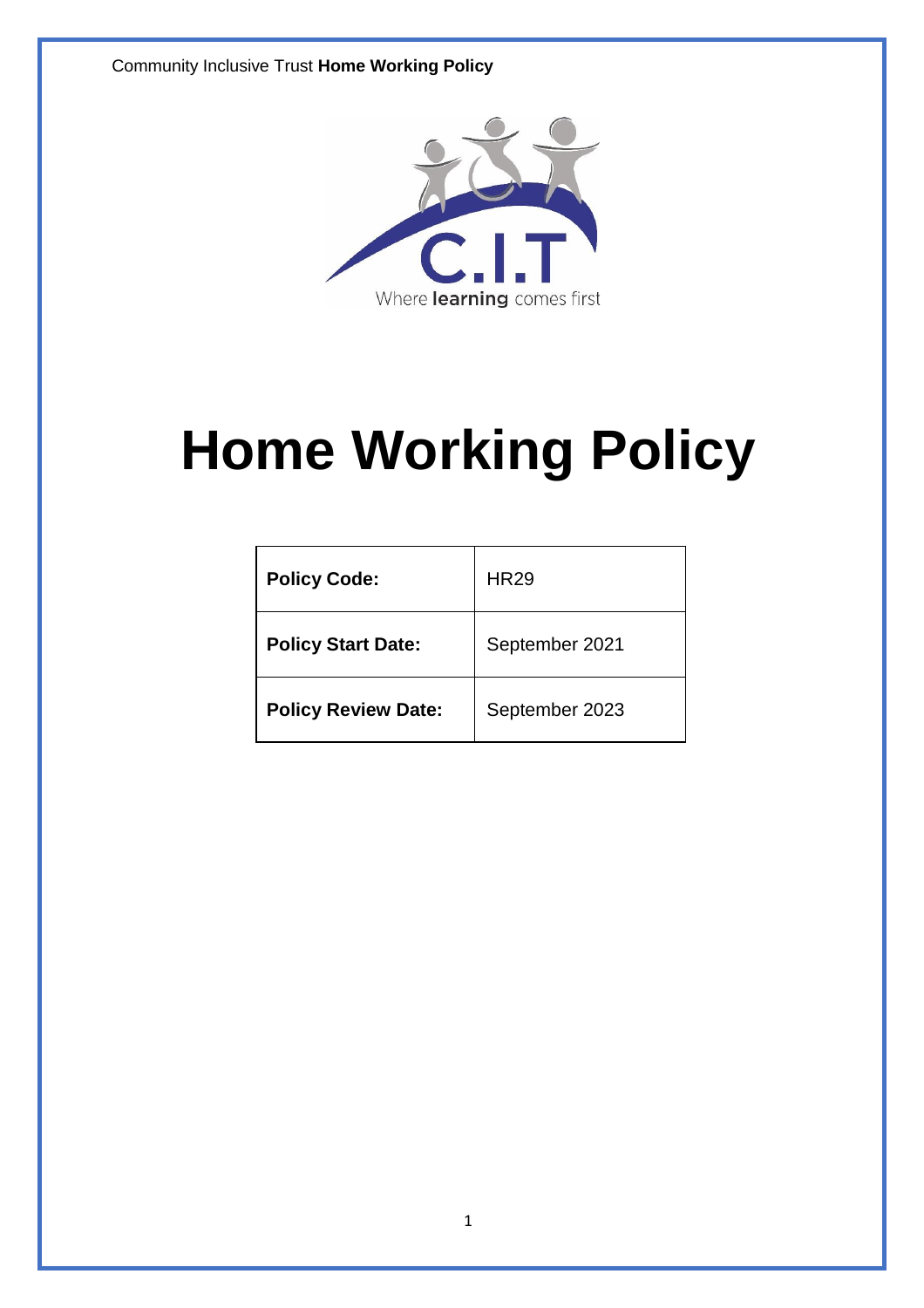# **Table of Contents**

| <b>Section</b>                                   | Page           |
|--------------------------------------------------|----------------|
| <b>Statement of Intent</b>                       | 3              |
| 1. Legal Framework                               | 3              |
| 2. Roles and Responsibilities                    | 3              |
| 3. Eligibility                                   | 5              |
| 4. Working from Home                             | 6              |
| 5. Types of Home Working Arrangement             | $\overline{7}$ |
| 6. Equipment                                     | 7              |
| 7. Data Protection                               | 8              |
| 8. Data Collection and Handling                  | 8              |
| 9. Data Security                                 | 9              |
| 10. Confidentiality                              | 9              |
| 11. Application for Working from Home            | 10             |
| 12. Working from Home Request Meeting            | 10             |
| 13. Outcome of a Working from Home Request       | 11             |
| 14. Reasons for Turning Down a Working from Home | 12             |
| Request                                          |                |
| 15. Working from Home Requests that are Granted  | 12             |
| 16. Appeals                                      | 12             |
| 17. Problems with a Flexible Working Request     | 13             |
| 18. Conditions for Home Working                  | 13             |
| 19. Assessing Risks                              | 14             |
| 20. Costs and Expenses                           | 14             |
| 21. Communication                                | 14             |
| 22. Insurance                                    | 15             |
| 23. Monitoring and Review                        | 16             |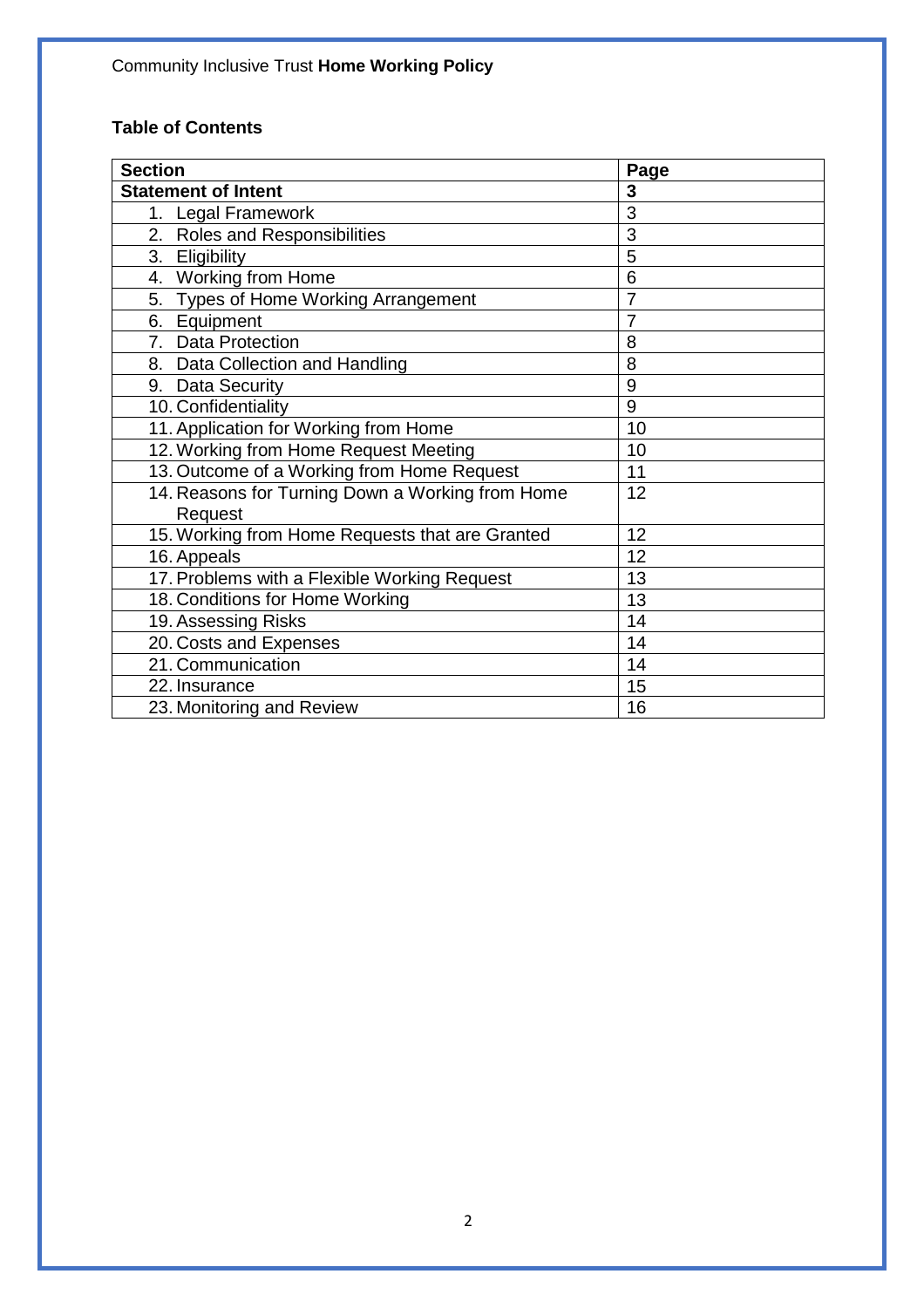#### **Statement of Intent**

As part of our flexible working scheme, CIT believes that allowing employees to work from home can increase their motivation, improve well-being, promote a healthy work-life balance, reduce employee stress, and improve performance and productivity. However, the Trust appreciates that, due to the nature of a large number of roles within the Trust, this option will not be a possibility for all employees.

This policy includes guidelines for costs, equipment, insurance and data protection. It also outlines the risks associated with working from home and the procedures that are in place to minimise hazards and ensure good practice.

For the purpose of this policy the terms 'staff' and 'employees' have been used to refer to all staff to which this policy applies – specific terms, such as 'teachers' and 'support staff' are used where provision only applies to the said group.

#### **1. Legal Framework**

- 1.1. This policy has due regard to legislation and statutory guidance, including, but not limited to, the following:
	- Health and Safety at Work etc. Act 1974
	- The Management of Health and Safety at Work Regulations 1999
	- Equality Act 2010
	- The UK General Data Protection Regulation (UK GDPR)
	- Data Protection Act 2018
	- NJC Local government terms and conditions (Green book)
	- DfE 'School Teachers' Pay and Conditions Document (STPCD)
	- The School Staffing (England) Regulations 2009
	- The Working Time Regulations 1998
	- DfE 'Headteachers' Standards
- 1.2. This policy also operates in line with the following school policies and documents:
	- Home Working Application Form
	- Data Protection Policy
	- Absence Management Policy
	- Disciplinary Policy
	- Flexible Working Policy
	- Health and Safety Handbook
	- Health and Safety Policy Manual
	- Staff Wellbeing Policy
	- Acceptable Use of the Internet and IT Systems Policy

#### **2. Roles and Responsibilities**

- 2.1. The Trust Board, through the Executive Leadership Team, are responsible for:
	- Ensuring the Trust meets its statutory and legal obligations regarding health and safety at work, equality and employee pay.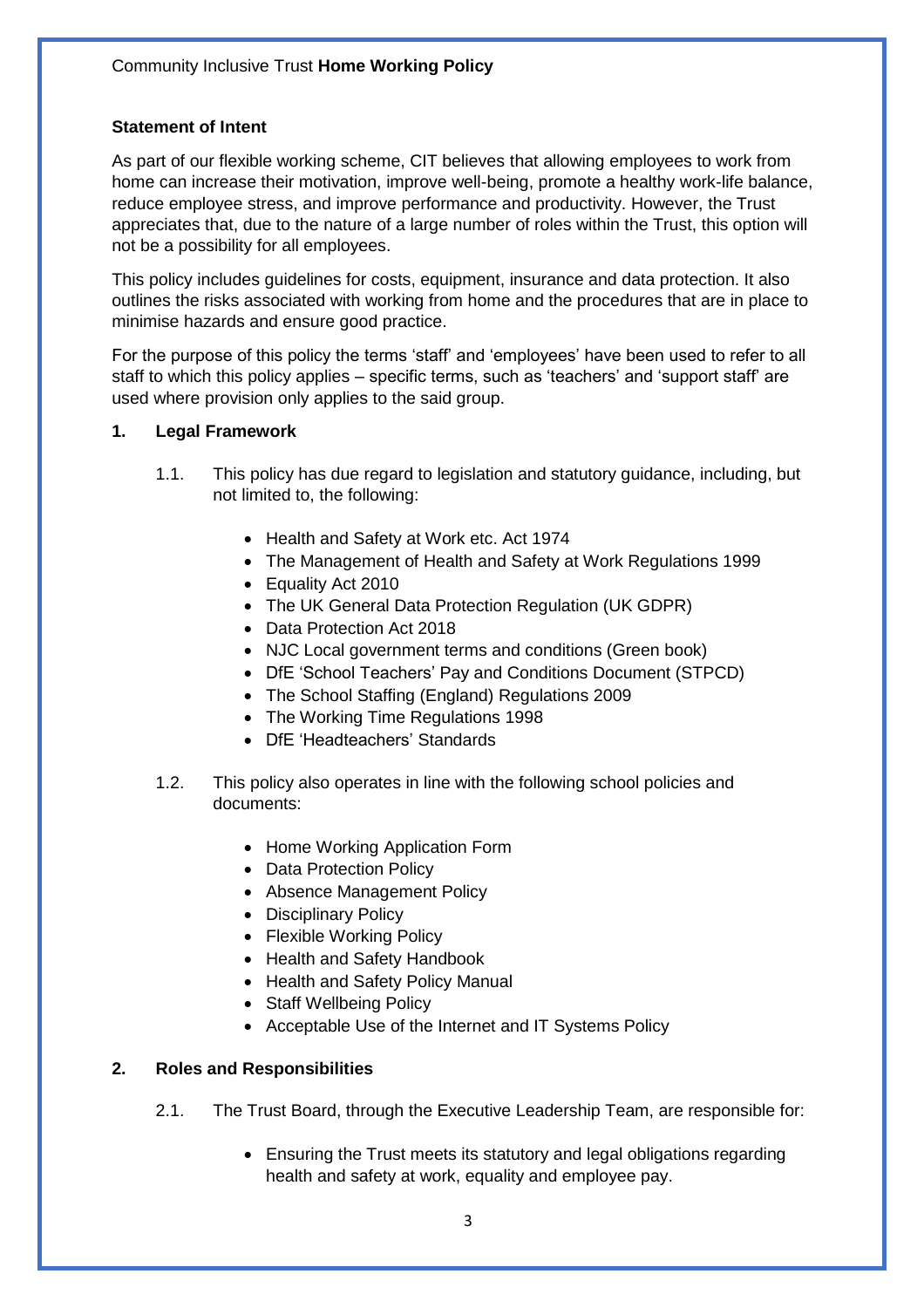- 2.2. The Executive Leadership Team is responsible for:
	- Ensuring the Trust has due regard for the need for all employees, including senior leaders, to achieve a healthy work-life balance.
	- Ensuring there are arrangements in place for identifying, evaluating and managing risks associated with working from home.
	- Reviewing the effectiveness of this policy every two years and communicating any changes to all employees.
	- Ensuring there are arrangements in place for monitoring incidents associated with working from home.
	- Overseeing the Trust's working from home systems and processes to enable all employees permitted to work from home to do so effectively and comfortably.
- 2.3. The Headteacher (for school staff) or Executive Leadership Team (for central staff) is responsible for:
	- Ensuring employees are deployed and managed well, with due attention paid to workload and working conditions.
	- Ensuring all employees are aware of, and uphold, their professional responsibilities when working from home.
	- Reviewing applications for flexible working in conjunction with CIT HR.
- 2.4. The Director of HR is responsible for:
	- Ensuring all employees are aware of this policy and its requirements.
	- Taking all reasonable steps to ensure employees working from home are at no greater risk than employees working within the school.
	- Ensuring risk assessments are carried out, in collaboration with the Headteacher or ELT.
	- Putting procedures and safe systems of work into practice, which are designed to eliminate or reduce the risks associated with working from home.
	- Ensuring employees identified as being at risk are provided with necessary information, instruction and training, including refresher training as necessary.
	- Ensuring appropriate support is provided to employees involved in any incident.
- 2.5. The DPO (Data Protection Officer) is responsible for:
	- Ensuring all laptops used for work have sophisticated anti-virus software and malware protection.
	- Ensuring all employees are aware of the data protection principles outlined in the UK GDPR.
	- Ensuring all employees adhere to the Trust's Data Protection Policy when working from home.
	- Ensuring laptops used for lone working are resilient, able to efficiently recover lost data and have sophisticated cyber security.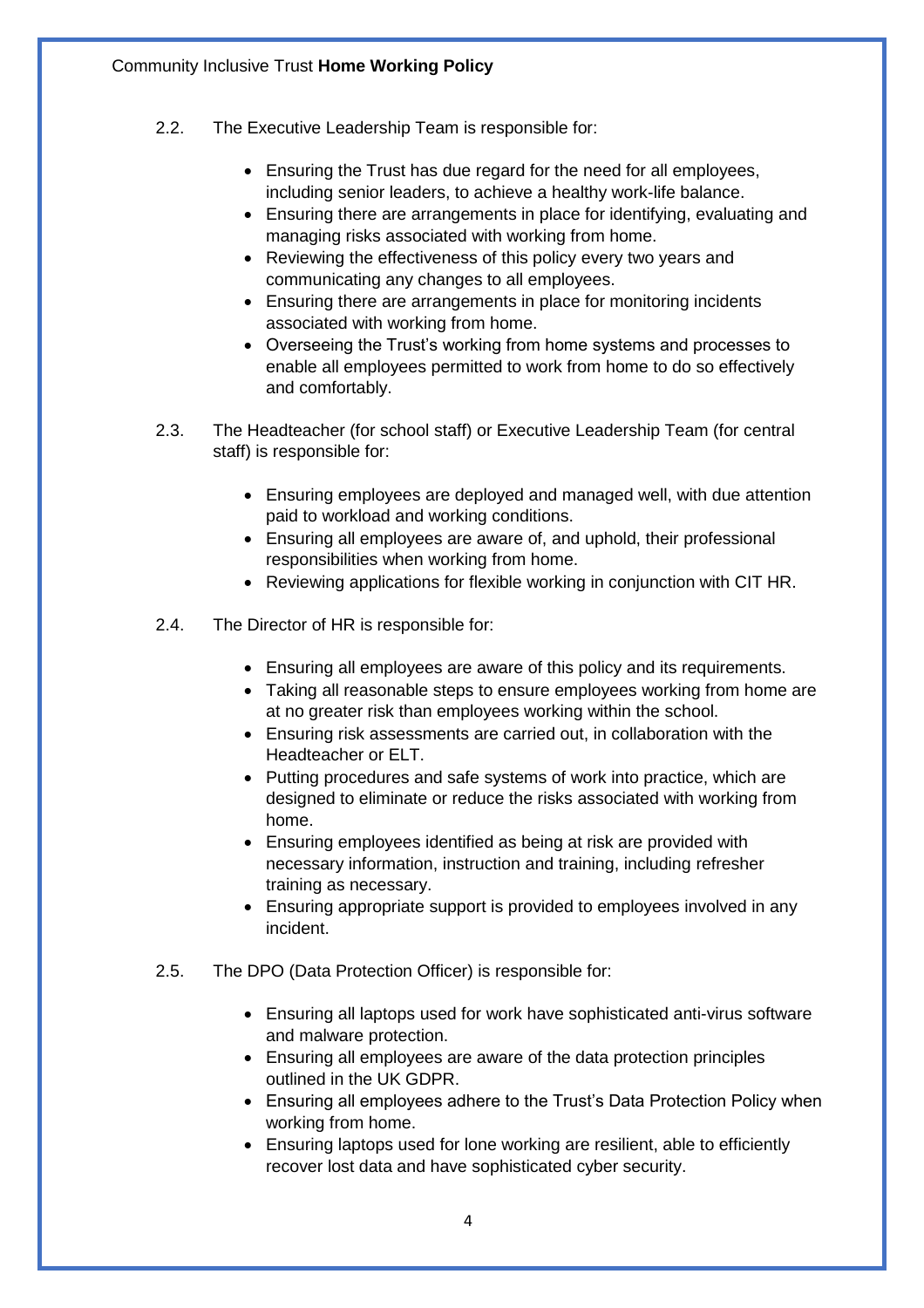- 2.6. Employees are responsible for:
	- Upholding their professional duties at all times when they are working from home.
	- Submitting applications to the Headteacher or ELT, subject to their approval, before beginning their home working.
	- Taking reasonable care of themselves when working from home.
	- Following the guidance and procedures outlined in this policy for safe working practices.
	- Reporting any incidents that may affect the health and safety of themselves or others to the Headteacher or ELT and asking for guidance as appropriate.
	- Taking part in any training conducted to meet the requirements of this policy.
	- Reporting any dangers or potential dangers they identify, as well as any concerns they may have in respect of working alone at home to the Headteacher, ELT or CIT HR.

# **3. Eligibility**

- 3.1. All employees have a statutory right to request to work flexibly after 26 weeks of service.
- 3.2. The Trust will expand this right to all employees regardless of length of service.
- 3.3. Employees have a statutory right to make one request in any 12-month period.
- 3.4. The Trust will listen to additional requests if the employee's circumstances have changed significantly.
- 3.5. All employees will be considered for flexible working regardless of their age, sex, sexual orientation, race, religion or belief, or whether they have a disability, their level of seniority, their current working pattern, or whether they are employed on a permanent or fixed-term basis. However, there is no automatic right for employees to change their working arrangement.
- 3.6. Each application will be considered on its individual circumstances and any detrimental effect the change could have on the educational experience of pupils, colleagues' workload and the budget.
- 3.7. Home working will not be possible for all roles within the Trust, especially those of a pupil facing or front of house nature or where physical attendance will routinely be required i.e. Teachers, Teaching Assistants, Cleaners. However, it may be possible for certain aspects of a role to be completed at home.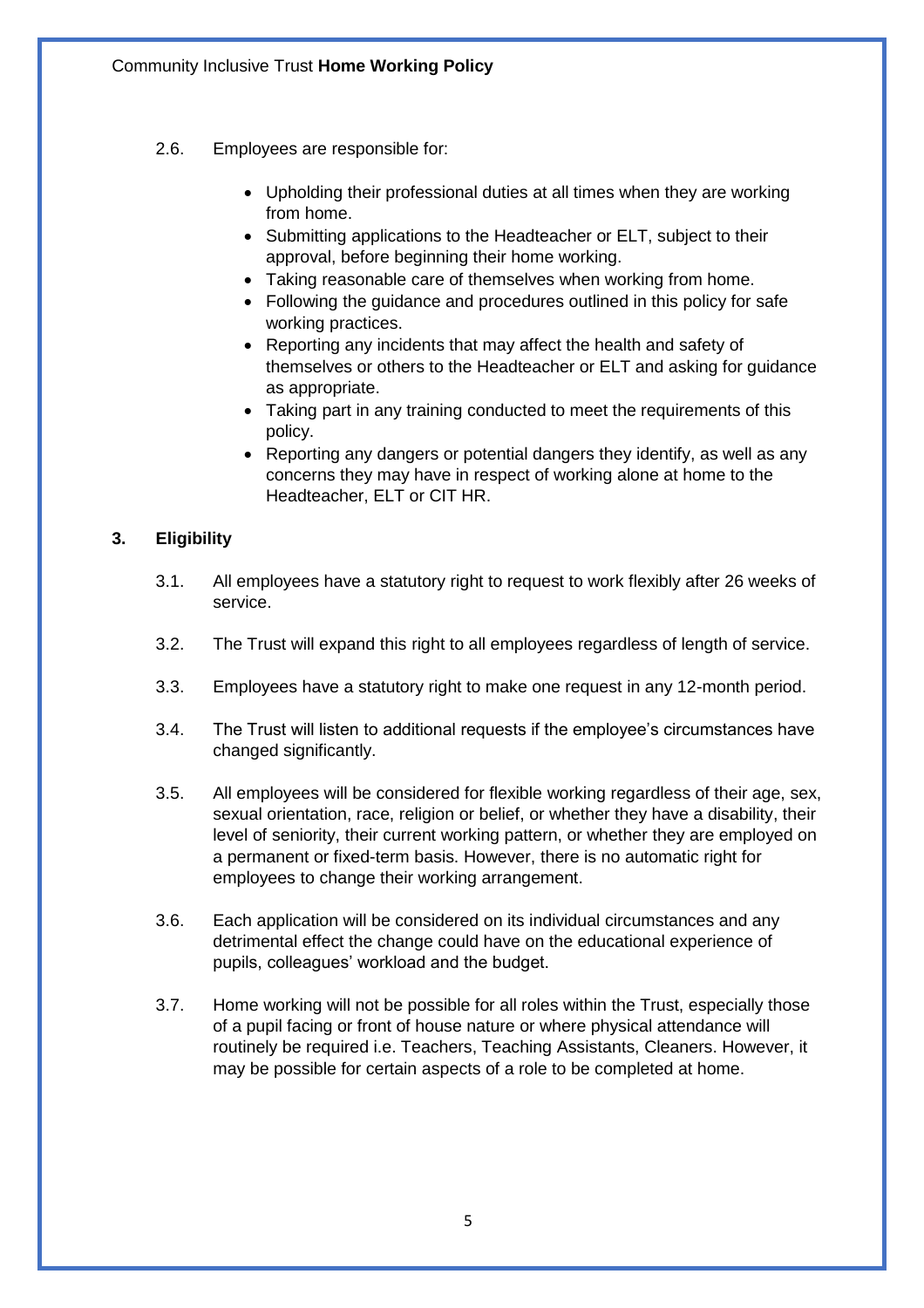# **4. Working from Home**

- 4.1. For the purposes of this policy, working from home will be understood to include lone working; employees working by themselves without close or direct supervision.
- 4.2. The Trust will not treat working from home as:
	- An automatic contractual right through express or implied terms; it is granted at the Trust's discretion and requires prior approval from the Headteacher, ELT or Trust Board as appropriate.
	- Intended to create a situation in which staff members feel obliged to work excessive hours.
	- An automatic condition in which the Trust must provide equipment for use at home, e.g. stationery.
	- A substitute for the care of dependants, e.g. children.
- 4.3. The Trust will ensure it meets its duty to assess and advise of the risks associated with home working for employees and ensure the environments are safe for working practice.
- 4.4. Employees will be expected to meet their duty to take reasonable care of themselves when lone working, as well as any other people affected by their work.
- 4.5. Employees working from home will work their ordinary contracted working hours unless a change is made as part of the application. Any such change would require a contractual change.
- 4.6. Employees may be permitted to work "core" hours and then work flexibly around those to complete their remaining contractual number of weekly hours.
- 4.7. Employees will not use items purchased or provided for home working for inappropriate personal use.
- 4.8. Employees will, where required, be able to use personal items for working from home, provided it meets health and safety requirements.
- 4.9. Employees may be able to use Trust equipment for home working purposes where this is already provided by the Trust, e.g. Trust laptops.
- 4.10. The Trust will reimburse expenses at its own discretion and any expenses will be agreed at the start of the home working agreement with employees.
- 4.11. Employees can make additional requests for expenses, through their line manager, in exceptional circumstances.
- 4.12. The Trust will ensure all employees complete their own risk assessment for working from home to ensure their working environment is fit for purpose and suitable for their needs. Training and guidance will be provided by the Trust.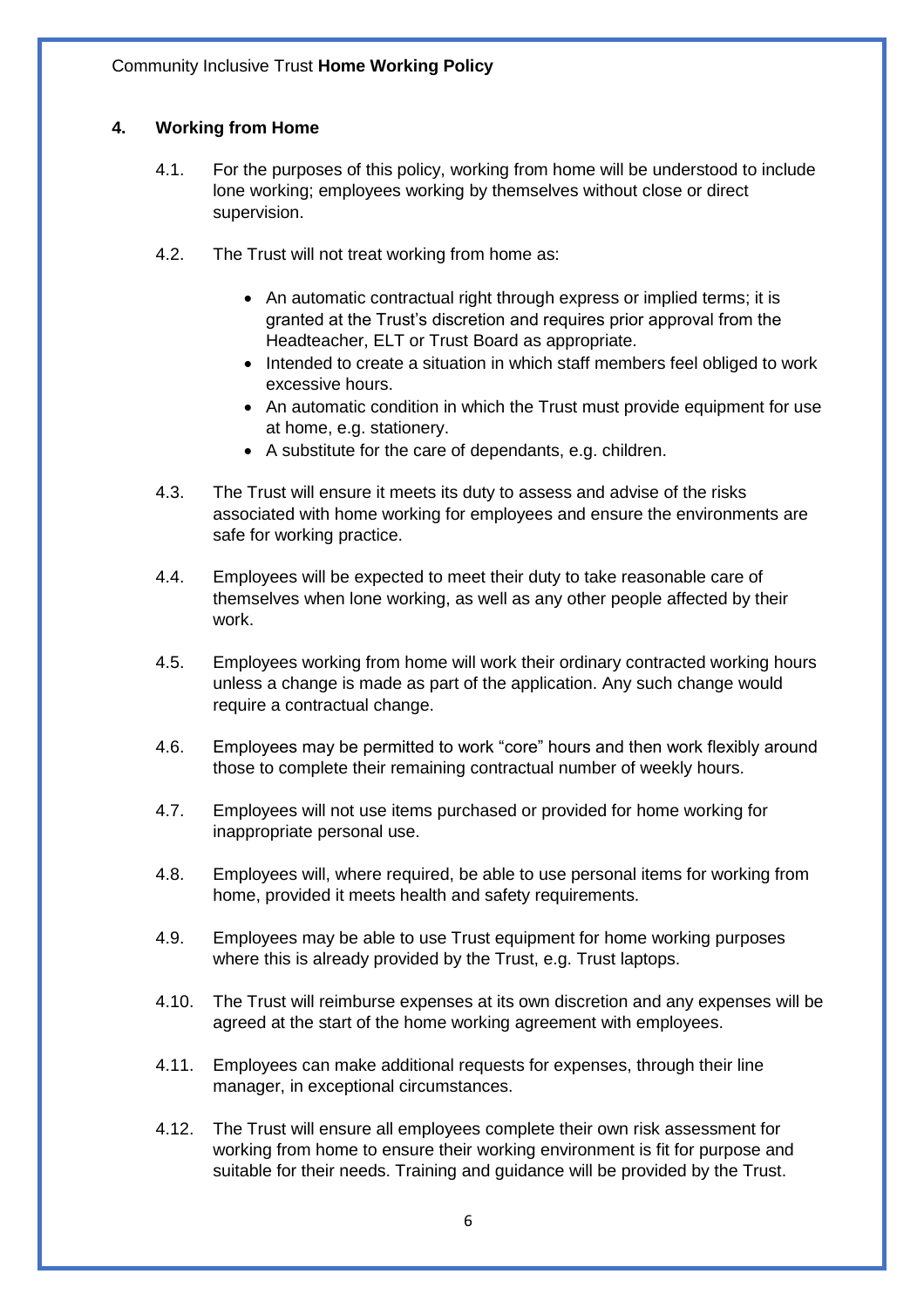4.13. All employees who are permitted to work from home must be based within the UK.

# **5. Types of Home Working Arrangements**

- 5.1. The Trust recognises employees may wish to apply for various home working arrangements to suit their personal needs and the needs of the role.
- 5.2. The Trust have identified 3 main types of home working arrangements which are as follows:
	- **Hybrid Working:** The employee will split their time between working at their home address and Trust premises. The agreement will normally set out a fixed pattern, or number, of days the employee will physically attend work each week. The employee can choose whether to work from home or attend work on the remaining days to suit the needs of their role. Adjustments can be made to this pattern on a temporary basis and the Trust must provide at least 1 weeks' notice in such cases. The employee's contractual place of work will remain as a CIT workplace.
	- **Agile Working:** The employee may conduct their work at any Trust premises or from their home address. They will be responsible for managing their own working arrangements to best meet the needs and requirements of their role. The employee's contractual place of work will remain as a CIT workplace.
	- **Remote Working:** The employee will work remotely and their contractual place of work will be recorded as their home address. Remote employees will still be required to attend the workplace at the discretion of their line manager, i.e. for meetings.
	- **Temporary Home Working:** This is when an employee requests to work from home on a short-term basis or to complete a specific task. This will not require a formal Flexible Working Request and can be agreed between the employee and either Headteacher or ELT. Employees must have prior permission before working from home.
- 5.3. An employee's home working arrangement can be cancelled at any point if the conditions set out in section 18 are not sustained.

# **6. Equipment**

- 6.1. If an employee is provided with a Trust device, this will be used in line with the conditions in the Acceptable Use of the Internet and IT Systems Policy and Mobile Device Policy whilst working from home.
- 6.2. If the Trust remains the contractual work base for an employee and equipment is retained on the premises i.e. ergonomic desk chair, monitor/screen, desktop computer, desk, printer and storage/filling, the Trust will not usually provide employees with additional equipment to use at home.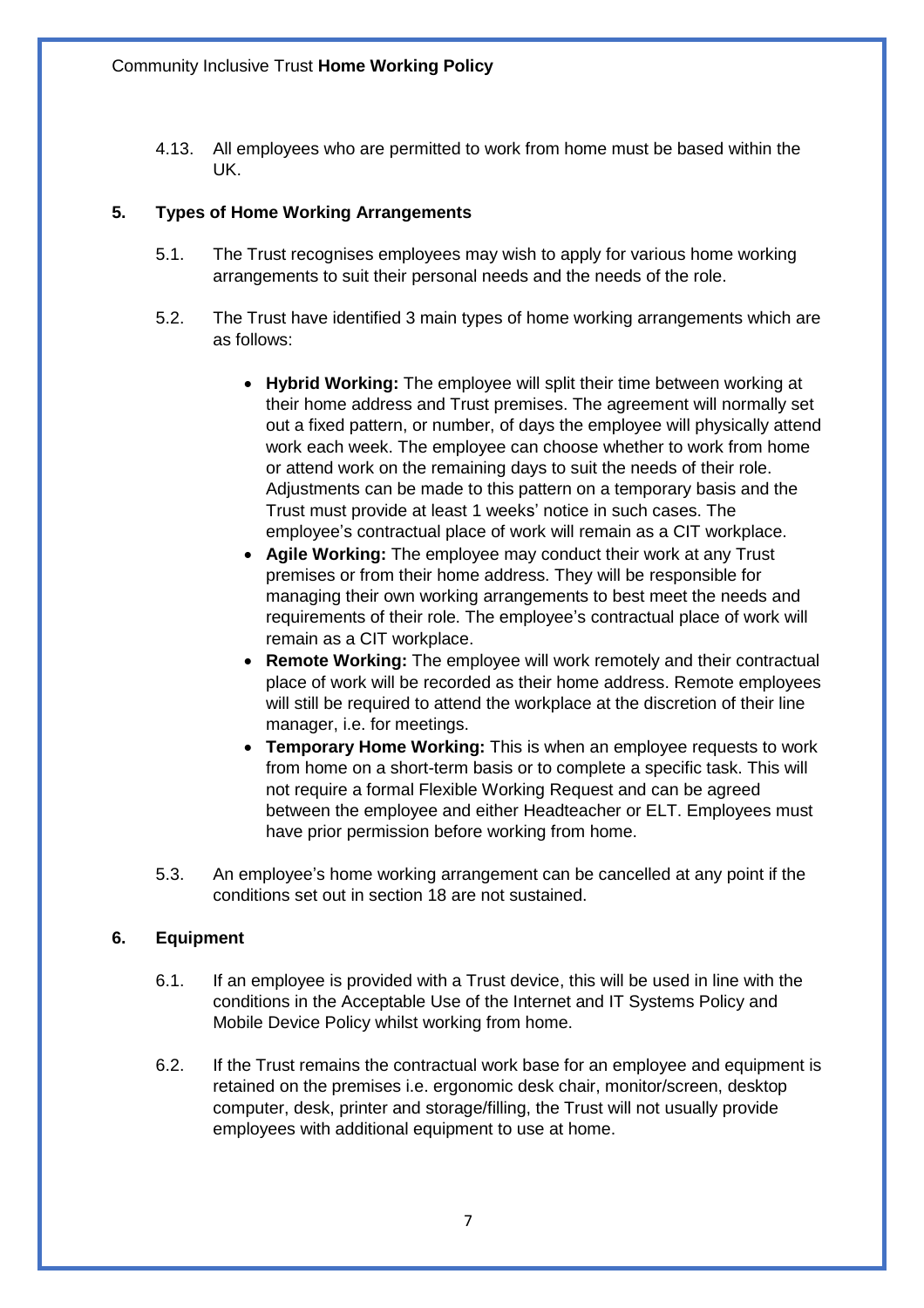- 6.3. For employees whose contractual place of work is a CIT premises they should arrange to attend the workplace to carry out required printing. Printers and/or ink cartridges will not be provided by the Trust and these employees cannot claim for such items as expenses.
- 6.4. Remote employees may be able to request certain items of equipment, including printers and ink cartridges and these requests should be detailed and agreed to in the application process before remote working commences.
- 6.5. All employees can order office stationery i.e. pens, notepads, etc. through the school/office stationery ordering process.
- 6.6. Any defects on Trust IT equipment used for home working will be reported to IT for repair.
- 6.7. Where employees are required to use their own equipment, they will take reasonable steps to maintain this equipment to ensure it is in good working order.
- 6.8. Employees will ensure they have suitable telephone and broadband available and contact their provider in the event of any technical issues.
- 6.9. Laptops or computers used for work will be protected by anti-virus software and malware protection – these systems will be checked on a weekly basis by the user.
- 6.10. CIT IT will not be responsible for providing IT support to equipment owned by employees.
- 6.11. The Trust will endeavour to loan Trust equipment to employees to support their home working where possible.
- 6.12. Any display screen equipment (DSE) being used by employees at home will be used in line with the Trust's Health & Safety Handbook and Health & Safety Policy Manual.

# **7. Data Protection**

- 7.1. Employees will adhere to the UK GDPR's security principle when working from home.
- 7.2. Any breach of confidentiality will be dealt with in accordance with the Trust's Disciplinary Policy and Procedure.

# **8. Data Collection and Handling**

8.1. Data collected during home working, such as test scores or information about the personal circumstances of pupils, will be processed and stored in line with the Trust's Data Protection Policy.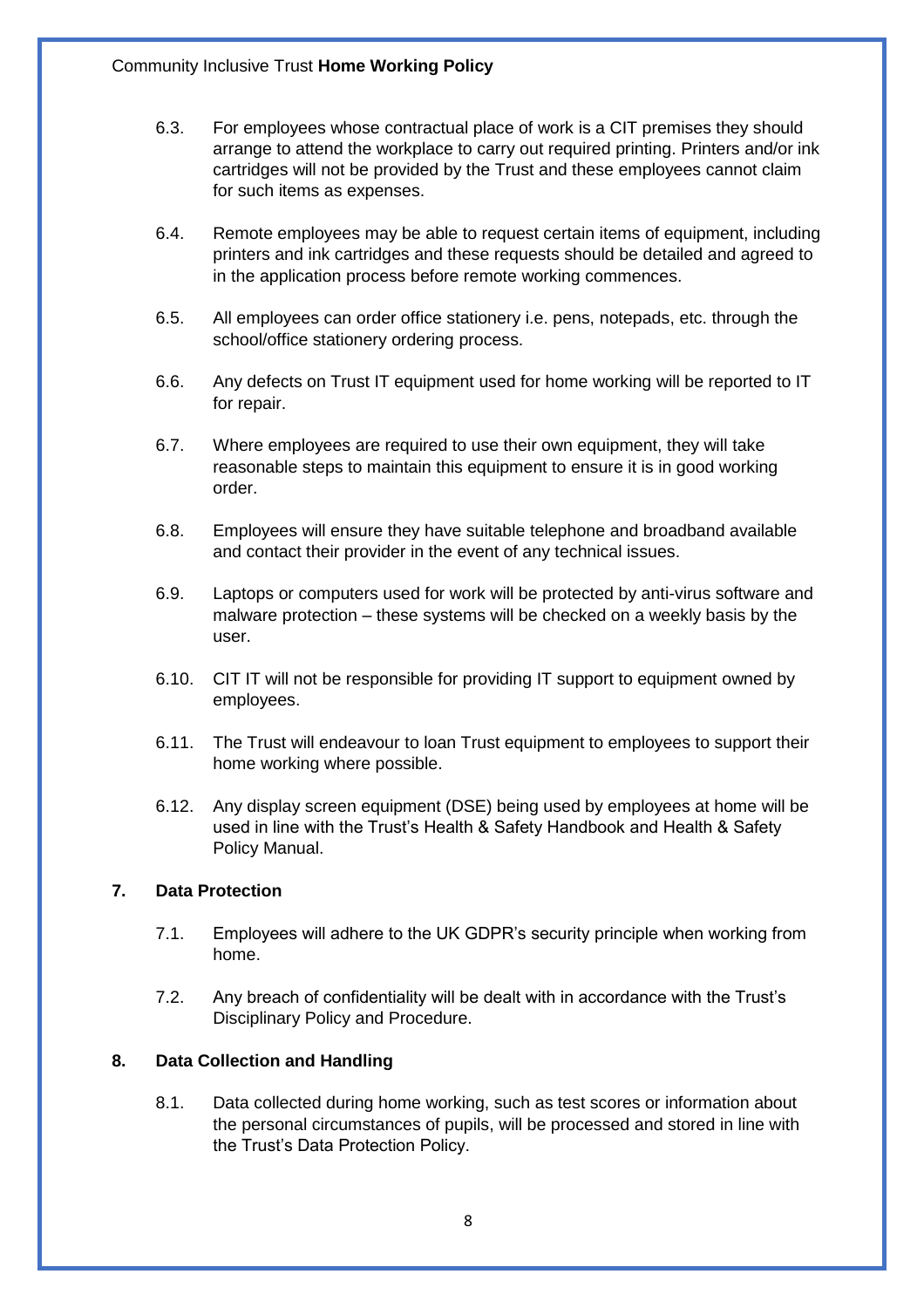- 8.2. Data will only be collected during home working if it is necessary for the employee to carry out their role.
- 8.3. Employees will not collect unnecessary data while working at home if it can be done whilst the employee is at a Trust premises at a later date.
- 8.4. Any data collected will only be kept for as long as it is required for the purposes it was collected for.

#### **9. Data Security**

- 9.1. To ensure reasonable precautions are taken when managing data, employees will not do the following:
	- Keep personal data on unencrypted external hard drives and storage media.
	- Send work emails to and from personal email addresses.
	- Leave logged-in computers and files unattended.
	- Use a home device where other family members can access personal data.
	- Bring a work device home that has data on an unencrypted hard drive.
	- Use an unsecured WiFi network at home to access data.
- 9.2. Laptops or computers used for home working will be assessed by IT prior to home working using the following checks:
	- System security check the security of the network and information systems.
	- Data security check the security of the data held within the systems.
	- Online security check the security of any online service or system, e.g. the Trust website.
	- Device security check the security of the personal device, including any 'Bring your own device' (BYOD) systems.
- 9.3. Employees working from home will be encouraged to go paperless, where possible, as paper files cannot be protected digitally and may be misplaced.
- 9.4. If the use of paper is unavoidable, the Trust requires employees to take reasonable precautions, relevant to the sensitivity of the data, when storing and transporting documents. This may include the use of lockable bags and filing cabinets.

# **10. Confidentiality**

10.1. Employees are not permitted to let their family members or friends use any Trust equipment, in order to protect the confidentiality of any personal data held on the device – any employee found to have shared personal data without authorisation will be dealt with in accordance with the Trust's Disciplinary Policy and Procedure.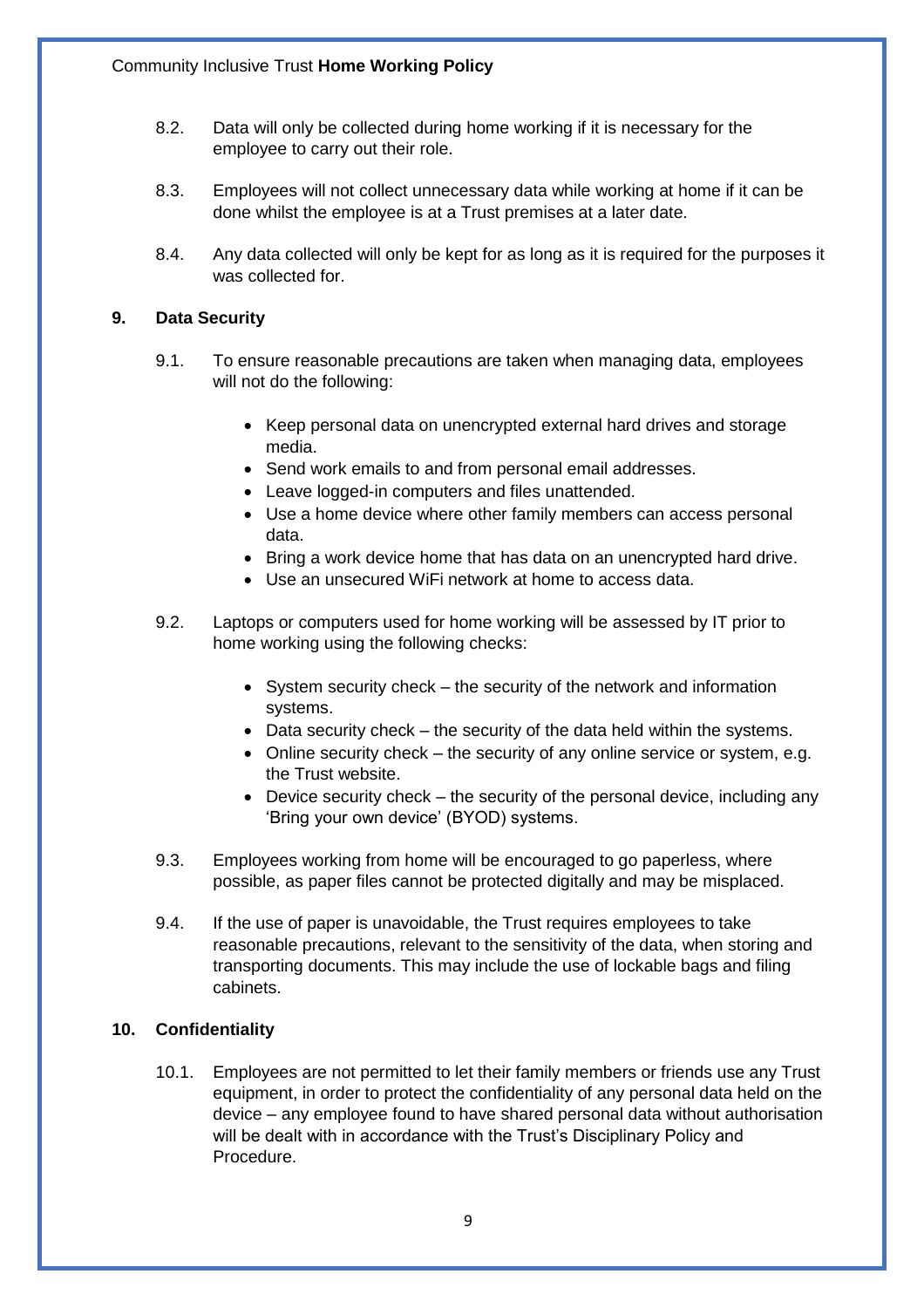- 10.2. Employees will be informed if an unauthorised person enters the room whilst the employee is accessing data, the device in use should be locked immediately.
- 10.3. Employees will be informed if they need to leave their device unattended, the device in use should be locked or taken with them.
- 10.4. Employees will not verbally disclose personal data over the phone in the presence of an unauthorised person.

## **11. Application for Working from Home**

- 11.1. All requests for working from home will be made in writing by completing the Home Working Application Form and will be submitted to the employees Headteacher (school staff) or relevant member of ELT (central staff/Headteachers).
- 11.2. Any request from the CEO will be submitted to the Chair of the Trust Board.
- 11.3. In their application, employees are required to include the following:
	- Date of application.
	- Requested changes they are seeking to their terms of employment.
	- Date on which they would like home working to commence.
	- How they will be able to carry out their main duties successfully whilst working at home.
	- Any effects they envisage the changes would have on the Trust and how such changes would be dealt with.
	- A statement outlining it is a statutory request.
	- Whether they have previously made a request for flexible working and, if so, when.
	- A statement outlining if the request being made should be treated as that for a reasonable adjustment resulting from a disability or impairment.
- 11.4. The Trust will not reject out-of-hand a request that does not contain the required information. The Trust's HR department will explain to the employee what additional or amended information they need to provide and ask them to resubmit the request.

# **12. Working from Home Request Meeting**

- 12.1. Once a request has been received, it will be dealt with as soon as possible, but no later than 28 calendar days.
- 12.2. A meeting will normally be arranged at a convenient time and place to deal with the request.
- 12.3. Where the application can be approved or rejected without further discussion, a meeting will not be convened and the employee will be informed of the decision in writing.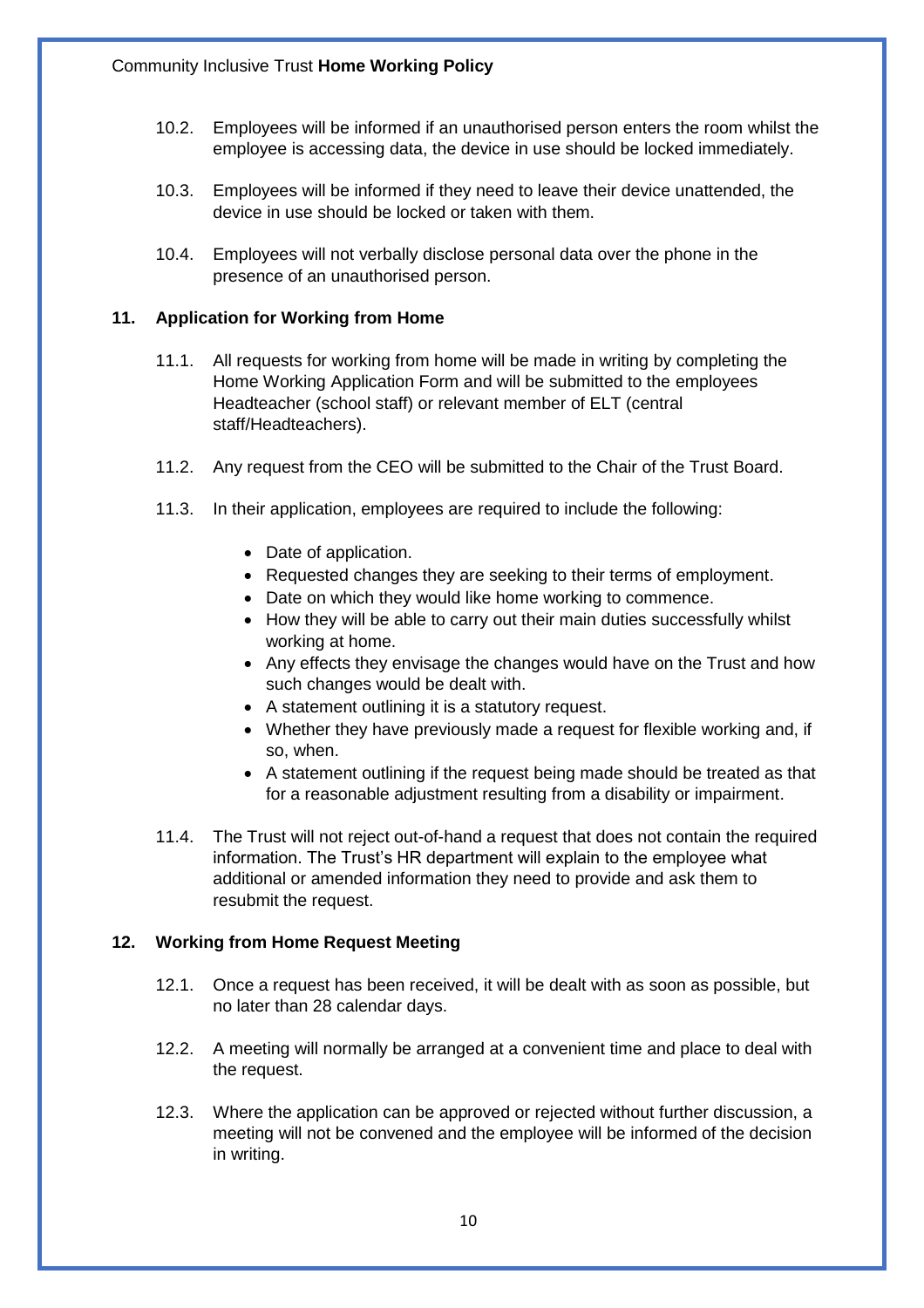- 12.4. Employees will be informed of their right to be accompanied by a work place colleague or trade union representative at the meeting.
- 12.5. The meeting will take place in a private meeting room enabling the discussion to be kept away from other employees.
- 12.6. The aim of the meeting is to find out more about the proposed working arrangements and how they could be of benefit to both the employee and the Trust.

#### **13. Outcome of a Working from Home Request**

- 13.1. Following the meeting employees will be informed of the final decision in writing as soon as possible, within a maximum of 14 days.
- 13.2. When considering a request, the following will be taken into consideration:
	- Can the employee carry out the main functions of their role effectively from home?
	- Does the employee require daily, or regular, face-to-face supervision or management?
	- Whether the employee is self-motivated and able to work without direct supervision?
	- Is the employee able to separate their work and home lives i.e. caring for a dependant?
	- How much attendance on-site is reasonably required?
	- What would the impact on other colleagues be?
	- Does the employee have a suitable home or other remote working environment available?
- 13.3. Each request will be considered on a case-by-case basis. Agreeing to one request will not set a precedent or create the right for another employee to be granted a similar change to their working pattern.
- 13.4. The Trust retains the right to grant applications in full or in part, e.g. the application may be accepted with some changes, or be granted on a temporary or trial basis.
- 13.5. If an application is granted on a temporary basis, or trial period, this will be confirmed in writing together with the length of the trial. The employee will also be made aware of the success criteria for the trial.
- 13.6. A review meeting will be held at the end of a trial period to decide whether the arrangement can be granted on a permanent basis, extended for a further trial or rejected.
- 13.7. If an agreement does not include any contractual changes of location then the Trust reserves the right to immediately revoke the approval to work from home if any of the conditions in section 19 are not met.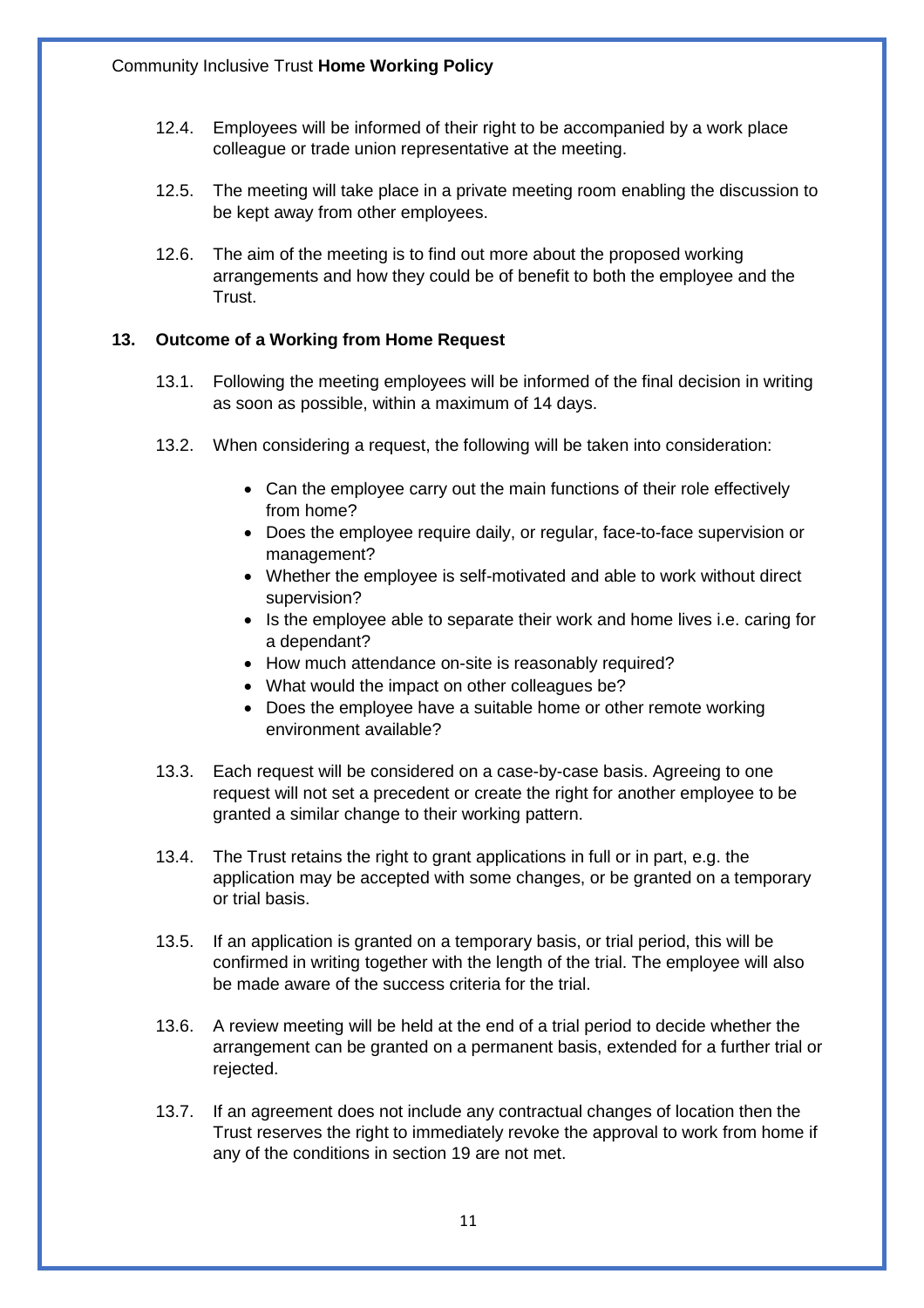13.8. If an agreement does not include any contractual changes of location but no longer meets the operational business needs of the Trust then the Trust reserves the right to revoke the approval to work from home by giving an employee 4 weeks' notice in writing.

## **14. Reasons for Turning Down a Working from Home Request**

- 14.1. The employee will be given reasons for the rejection of any request. Those reasons must be for one or more prescribed business reasons, which are as follows:
	- The burden of additional costs.
	- An inability to reorganise work among existing staff.
	- An inability to recruit additional staff.
	- A detrimental impact on quality.
	- A detrimental impact on performance.
	- A detrimental effect on ability to meet the need of stakeholders.
	- Insufficient work for the periods the employee proposes to work.
	- A planned structural change to the business.
	- Your role is pupil facing and cannot be carried out remotely.
	- Your role is considered to be "front of house" and cannot be carried out remotely.
	- Carrying out your role requires your physical attendance on the premises.
- 14.2. If a request has been rejected, the employee will be informed which of these reasons applies in writing, and of the appeal procedure.
- 14.3. If a request is clearly not appropriate, it can be rejected without the requirement for a meeting with the employee. However, employees will still have to right to appeal this decision.

#### **15. Working from Home Requests that are Granted**

- 15.1. If the request is upheld in full or in part, the employee and the Headteacher/ELT will discuss how and when the changes will take effect.
- 15.2. Any changes to terms and conditions, and the date on which they will commence, will be put in writing and sent to the employee as an amendment to their contract of employment/written statement of terms and conditions of employment as soon as is reasonably practicable.

#### **16. Appeals**

- 16.1. Employees who are dissatisfied with the outcome of their request are allowed to lodge an appeal in writing within 14 days of the notification, with the appeal to be heard within 14 days.
- 16.2. Any appeal must be dated and must set out the grounds on which the appeal is being made.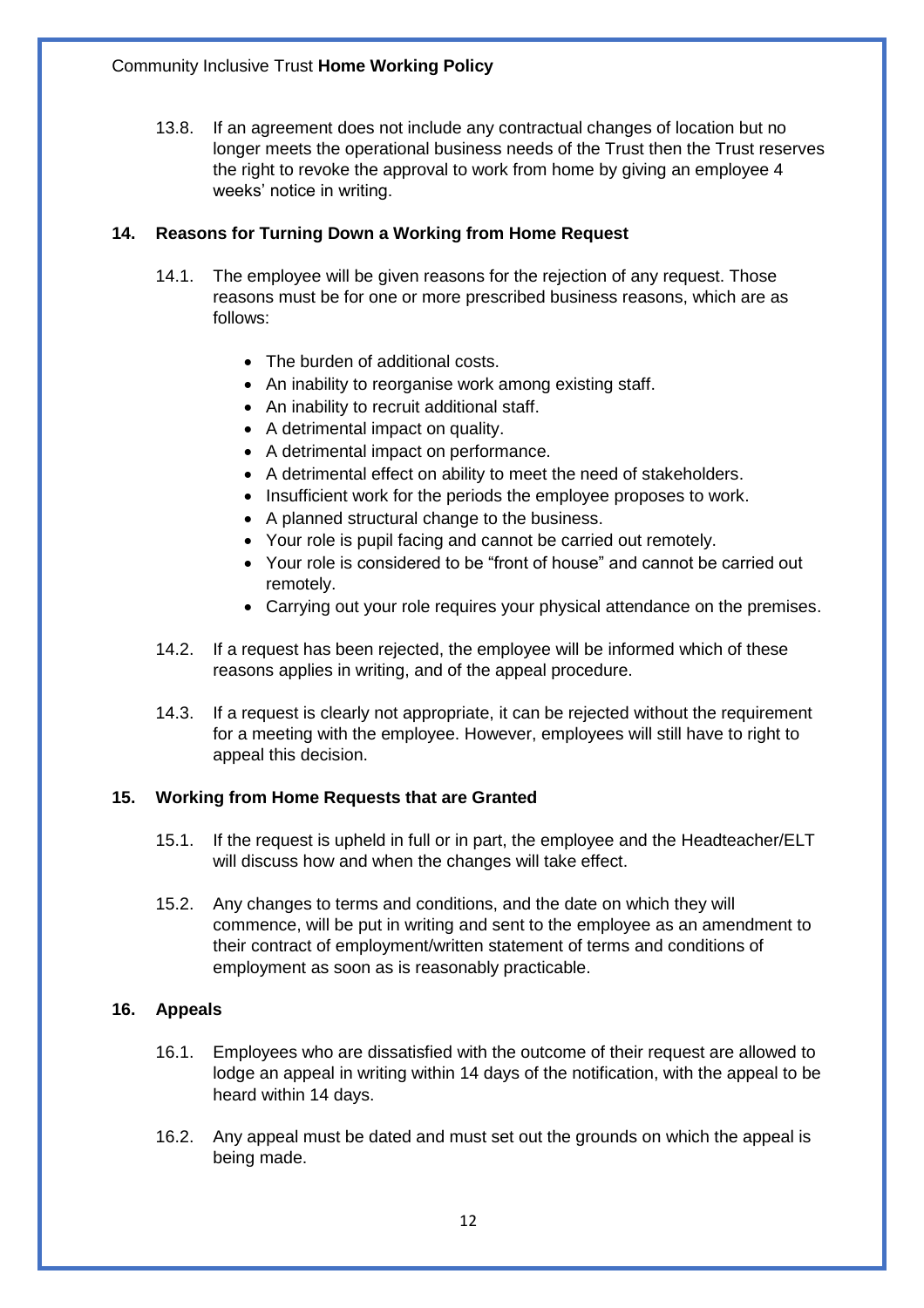- 16.3. A meeting will be held to discuss the appeal. An employee should be given the right to be accompanied.
- 16.4. This meeting will be held by an appeals panel comprised of the following people:
	- School based employees panel of 3 who must be Headteachers, members of the Local School Board or Executive Leadership Team.
	- Central employees or Headteachers panel of 3 who must be members of ELT, Local School Board or Trust Board.
	- ELT and CEO panel of 3 from the Trust Board.
- 16.5. Employees will be informed of the final outcome, and the reason for the decision, in writing within 14 calendar days of the appeal meeting.
- 16.6. Employees have no further right to appeal following the decision of the appeals panel; they will be informed of this in writing.

#### **17. Problems with a Flexible Working Request**

- 17.1. If an employee is dissatisfied or unclear at any stage throughout the process, they should seek clarification from CIT HR.
- 17.2. If an employee is dissatisfied with the way in which their request has been handled, they can raise a grievance under the Trust's Grievance Procedure and Policy.
- 17.3. If an employee fails to attend a meeting, including an appeal meeting, and then fails to attend a rearranged meeting without good reason, their application will be deemed to have been withdrawn.

#### **18. Conditions for Home Working**

- 18.1. Any agreement for home working, other than remote working where there will be a change of contractual working place, will be subject to the following conditions:
	- Continued and sustained satisfactory performance and productivity.
	- Being routinely contactable and available during your agreed working hours.
	- Appropriate establishment and maintenance of a safe and effective home working environment that complies with our risk assessment.
	- Ability to reasonably follow management guidance and requests to attend the work place as required.
	- No issues or concerns regarding your conduct or professionalism.
	- The arrangement continuing to meet the operational business needs of the Trust.
	- Ability to maintain suitable IT or equipment to support home working i.e. good broadband connection.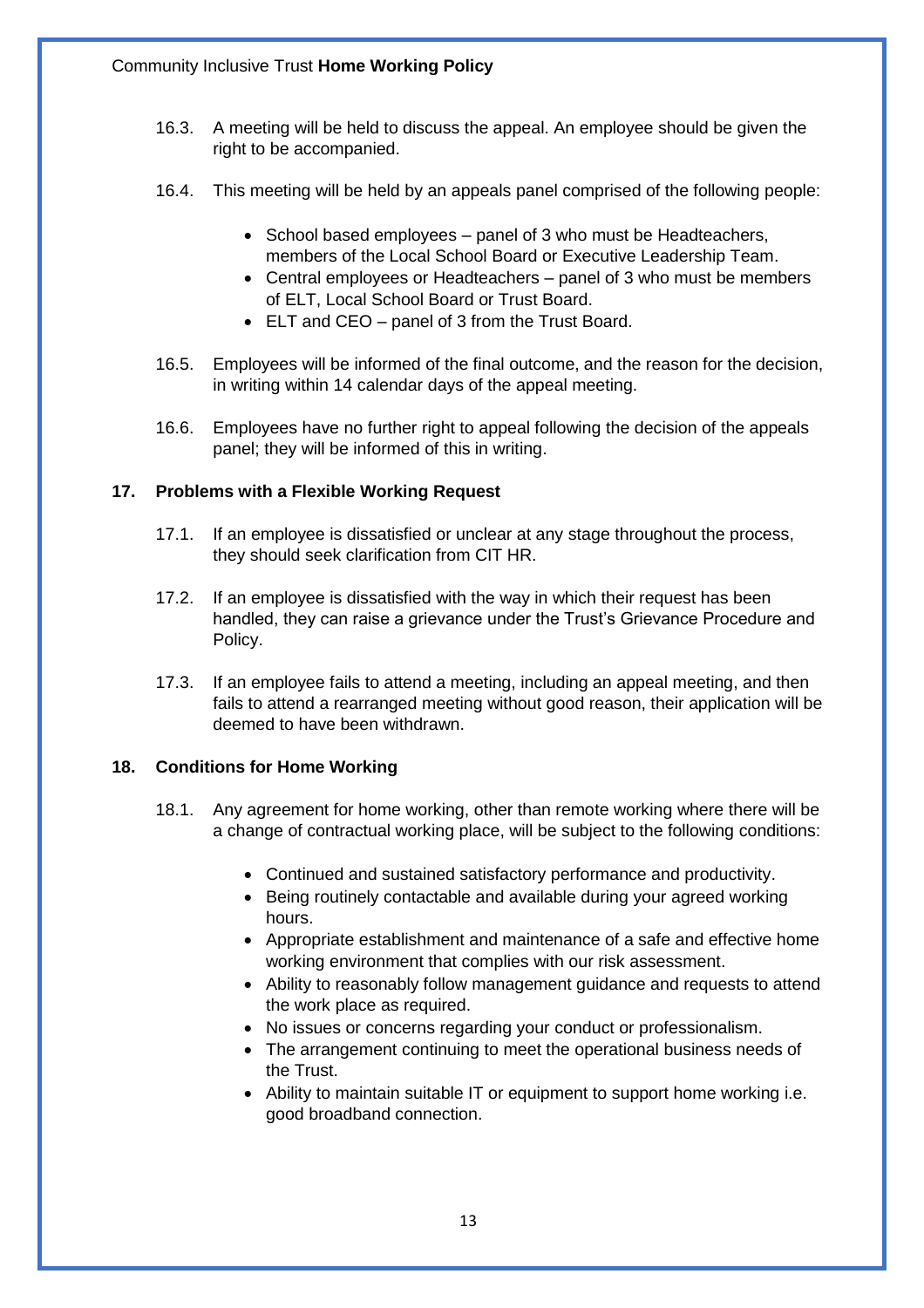#### **19. Assessing Risks**

- 19.1. The Trust will meet its duty to assess risks of employees working from home and provide effective control measures to manage these risks and promote safe working practices.
- 19.2. Employees will conduct a self-assessment of their home working environment using the HSE Display screen equipment (DSE) workstation checklist. Any concerns identified will be discussed during a meeting with the Headteacher/ELT and/or CIT HR.
- 19.3. Applications may be rejected if the level of risk associated with an employee working from home is too high, or the risks cannot be managed effectively.
- 19.4. Risk assessments will be reviewed annually, or when there has been a significant change in working practice.
- 19.5. All documentation of risk assessments will be kept for as long as it is required and disposed of securely after the retention period.
- 19.6. All employees who work from home are required to undertake a self-assessment of their home working provision annually, which is to be returned to their Headteacher/ELT.
- 19.7. The CEO will return their self-assessment to the Director of HR.
- 19.8. A self-assessment is not required for Temporary Home Working arrangements.

#### **20. Costs and Expenses**

- 20.1. The Trust will not contribute to any household expenses incurred whilst performing home working duties, e.g. heating, lighting or council tax.
- 20.2. The Trust will not pay for or contribute towards any employee's internet or phone expenses whilst working from home unless otherwise agreed in writing before the employee commences home working.
- 20.3. The Trust will not reimburse any costs for travel between employees' homes and their named contractual place of work.

#### **21. Communication**

- 21.1. All employees working from home will be contactable throughout their normal working hours.
- 21.2. Arrangements for contact will be agreed prior to commencing home working, which usually involves regular contact with the employee's line manager to monitor working practices.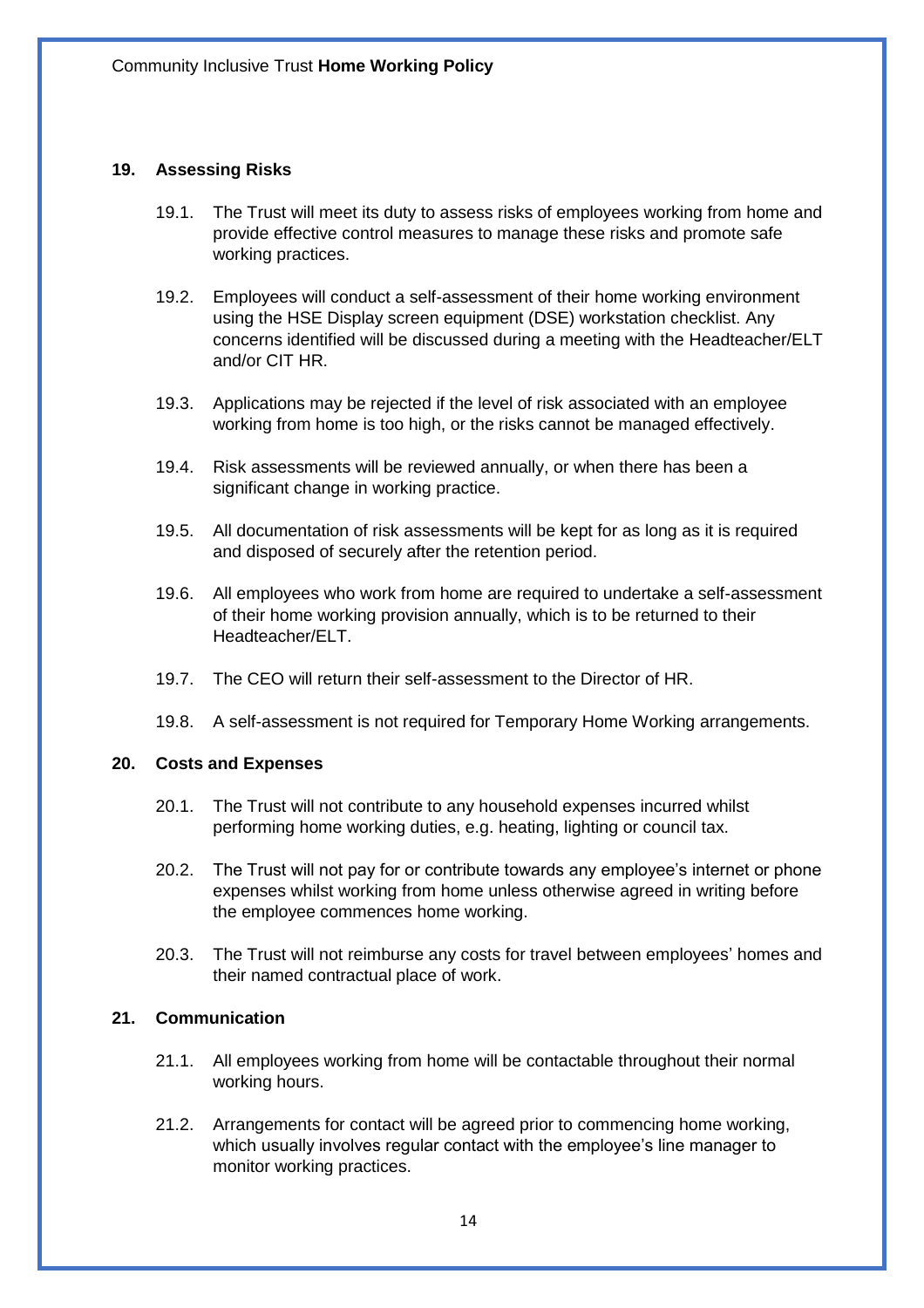- 21.3. An employee's personal phone number and home address will not be shared without their permission.
- 21.4. The Trust will recognise that employees working at home have the right to privacy out-of-hours and should be able to separate their working and home lives, and so communication will only be compulsory during working hours.
- 21.5. Employees will be reminded of the importance of taking breaks from work and the statutory rest breaks at work will be communicated to all employees working from home.
- 21.6. The Trust will continue to support employees in line with the Staff Wellbeing Policy when staff are working from home.
- 21.7. The Trust will continue to offer employees working from home opportunities for CPD where possible.
- 21.8. Employees will not be permitted to arrange visits to their home from pupils or external clients. Any meetings of this kind will always be conducted on the Trust premises to maintain professionalism and safety.
- 21.9. Professional meetings between CIT staff can be take place at an employee's home in exceptional circumstances.
- 21.10. The employee's line manager may request employees attend the workplace on any normal working day, e.g. to attend meetings even if that day is when an employee normally works from home. One week's notice should be given where possible in these situations.
- 21.11. If employees need to report sickness or absence when they are due to be home working, they will adhere to the usual procedures outlined in the Trust's Absence Management Policy.
- 21.12. If any incidents or near-misses occur in an employee's home, they are required to report these to their line manager immediately so appropriate action can be taken.
- 21.13. A meeting will be held with the Headteacher/ELT and or CIT HR following any incident and, if necessary, another risk assessment of the employee's home will be conducted.

#### **22. Insurance**

- 22.1. The Trust will hold liability insurance that provides cover for the legal liabilities of the Trust and its employees.
- 22.2. The liability insurance policy held by the Trust will cover employees who work from home; however, this will not cover employees for personal liabilities arising from non-work activities.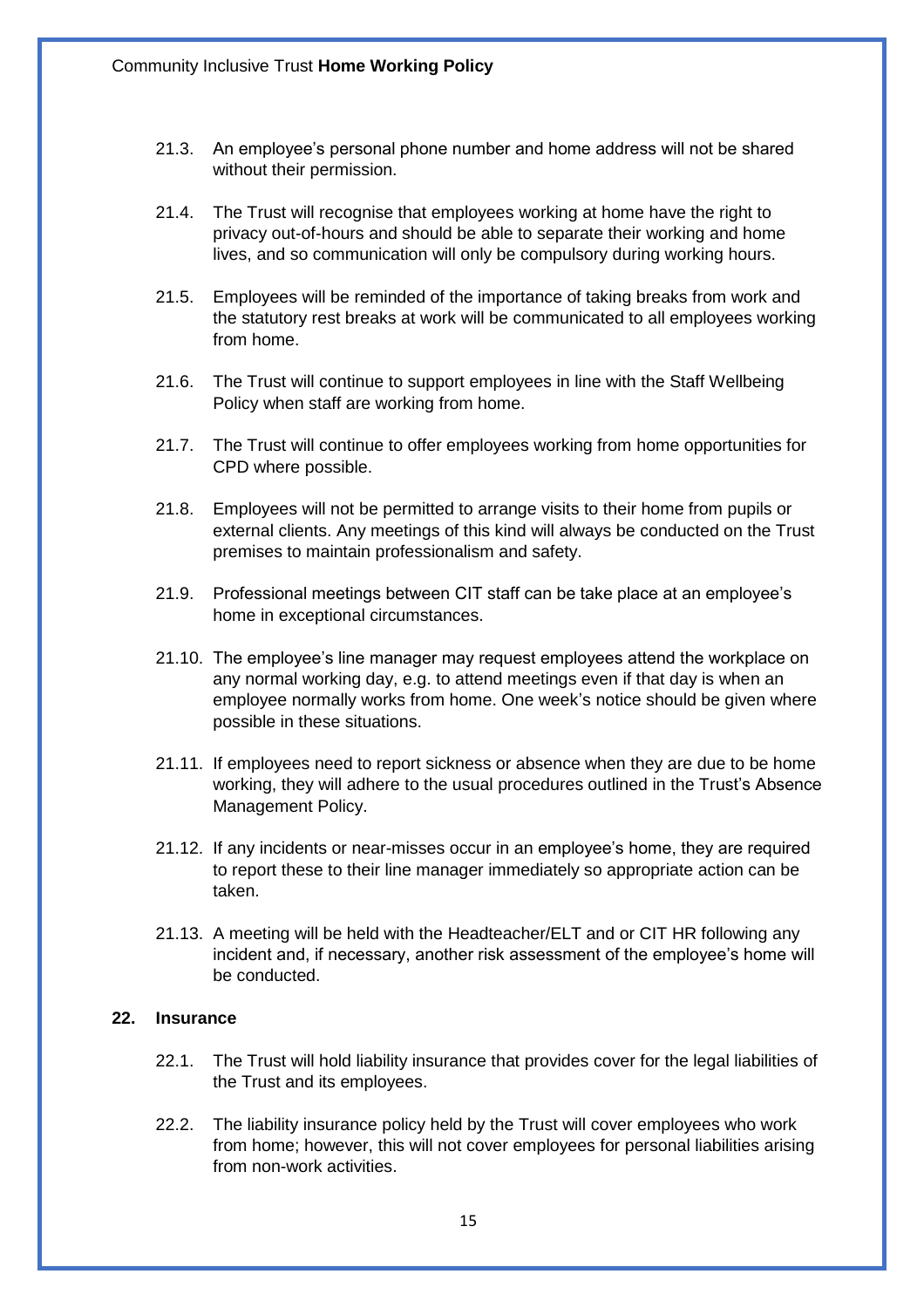22.3. Employees should ensure they have their own domestic insurance policies in places for household contents and buildings.

# **23. Monitoring and Review**

- 23.1. This policy will be reviewed every two years.
- 23.2. Any changes to this policy will be communicated to all employees.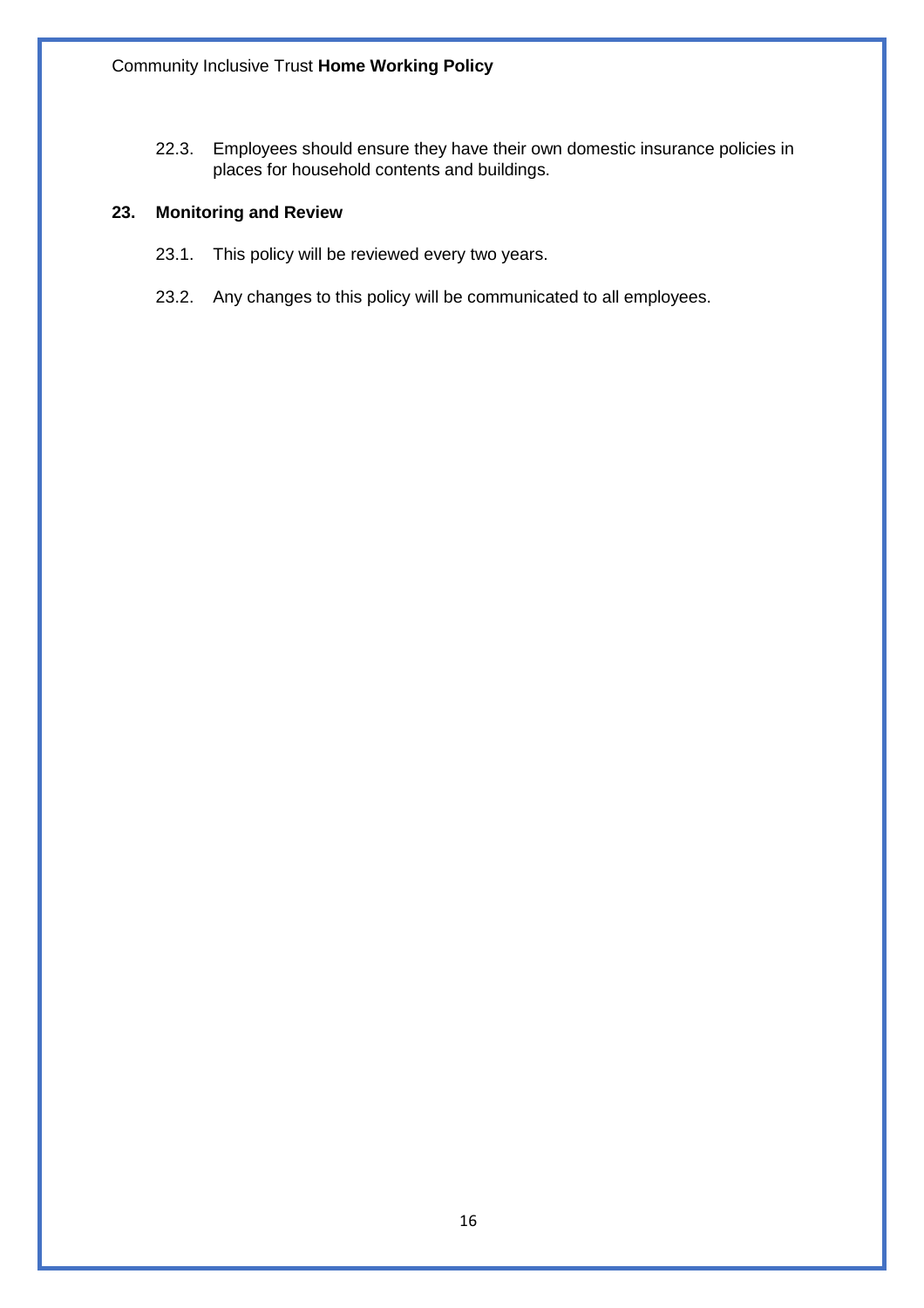# **Flexible Working Request – Home Working Application Form**



This form is to be used by employees to make an application for Home Working, which is classed as a flexible working request. For other types of flexible working requests please see the CIT Flexible Working Policy and accompanying application form.

Before completing this form, you should read the accompanying CIT Home Working Policy to check you are eligible to make an application and have a full understanding of the process.

Following the submission of your application form, you will be invited to a formal meeting to discuss the details within 28 calendar days. In some circumstances it may be possible to accept a request without the requirement for a meeting. In both cases, the outcome will be provided in writing.

School based staff must submit their completed application to their Headteacher, central staff must submit their completed applications to the relevant member of ELT and members of ELT must submit requests to the CEO.

All sections below must be completed for your application to be valid. It is important to provide as much information as possible to support your application.

If your request is granted, it may be on a temporary basis or subject to certain conditions, such as sustained satisfactory performance.

Any agreement that does not include a contractual change may be revoked by the Trust at any point by providing 4 weeks' notice.

#### **Personal Information**

| Name: | <b>Enter Name</b>            | Place of<br>Work: | <b>Enter Place of Work</b> |
|-------|------------------------------|-------------------|----------------------------|
|       | Job Title:   Enter Job Title | Date of Birth:    | <b>Enter DOB</b>           |

I would like to request a formal change to my current working pattern to enable me to work remotely. I have a statutory right under the Employment Rights Act 1996 to make flexible working requests.

#### **Eligibility**

| I am an employee of CIT:                                                 |                   |
|--------------------------------------------------------------------------|-------------------|
| I have not made a flexible working request in the previous 12<br>months: |                   |
| Date of last request if one has been made previously:                    | <b>Enter Date</b> |

#### **Working Arrangement**

Describe your current working arrangement (i.e. office based, hybrid, classroom based). Current Working Arrangements